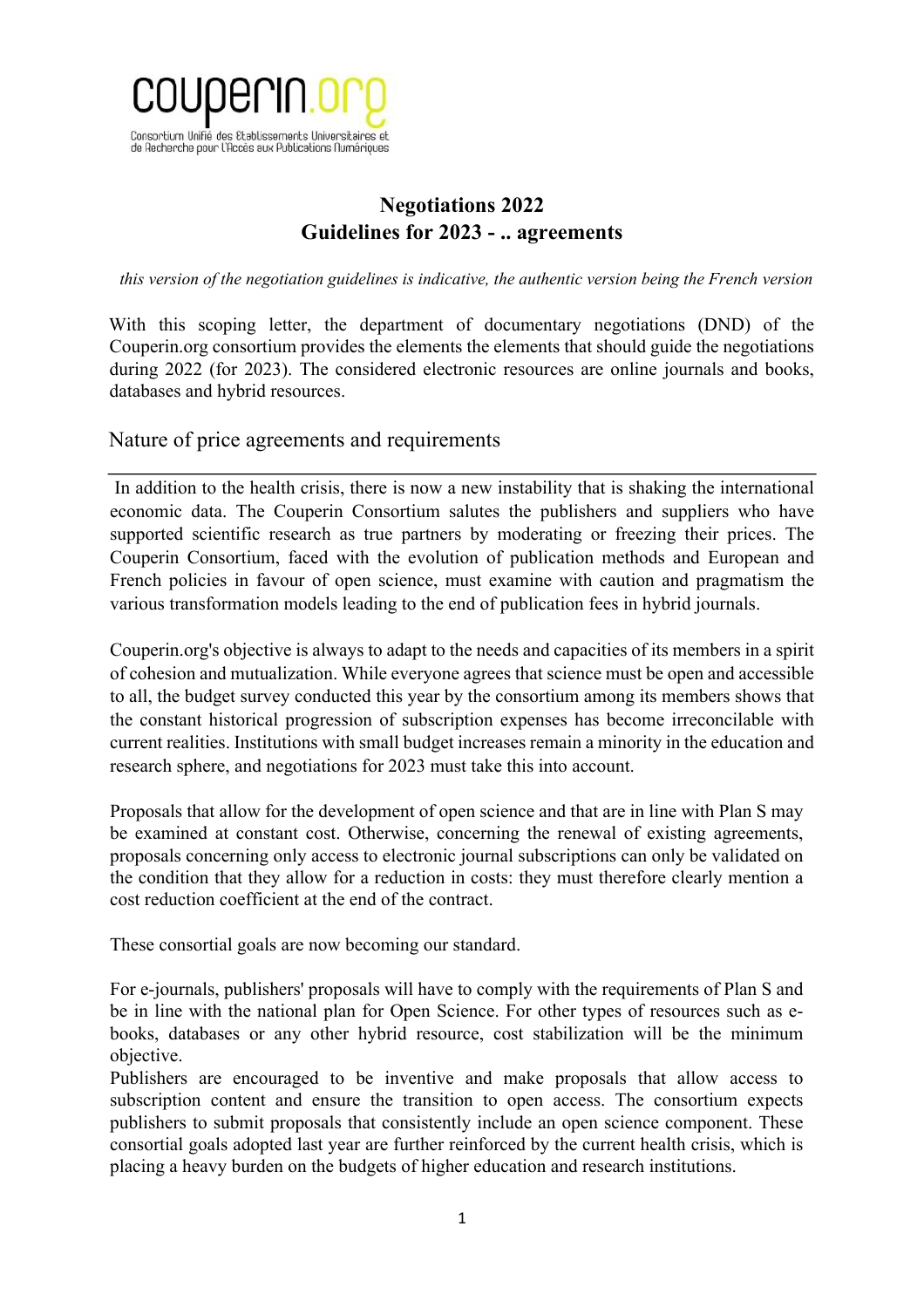Access to electronic resources by people with disabilities is an important element that the consortium wishes to focus on.

Providers and publishers of digital resources are invited to make known their degree of compliance with the 'référentiel général d'amélioration de l'accessibilité RGAA Version 4.1 '(General Accessibility Guidelines Version 4.1 ) by providing an accessibility statement. For providers who choose to refer to international digital accessibility standards rather than the French standard, their web content and services can be evaluated based on the Web Content Accessibility Guidelines (WCAG) 2.1. We ask providers to present the results of this evaluation.

# French scientific production

The plan national pour la science ouverte (national plan for open science) is built around many proposals, including the implementation of a quantitative monitoring system of the state of progress of the open access dissemination of national scientific literature French institutions and national operators (ABES, Inist-CNRS...) must be able to receive each

year and reuse freely (CC-0 license) the following elements of the French scientific production:

- The metadata of articles or book chapters with at least one author affiliated to a French institution, in particular to ensure a good referencing of French scientific production in the tools used by higher education and research institutions and an increased worldwide visibility,

- The list of articles published with at least one author belonging to a French institution, specifying for each article whether or not the publication was made in open access gold and its DOI.

Whatever the nature of the agreements negotiated (traditional subscription or including an open access component), these elements must be provided.

The technical modalities for the transmission of these data as well as the periodicity of data delivery will be discussed once the general principles have been agreed upon.

Plan S compliance: required criteria

Read Agreements:

As part of the subscription agreements, proposals will have to comply with the Plan S retention strategy regarding authors' rights: all publications (at least the versions accepted for publication) from projects funded by ANR, ERC or any research funder member of the S Coalition will have to be under a CC-BY license, allowing immediate deposit of the full text in an open archive, either directly in HAL or through a local institutional archive. For other publications, authors may publicly disseminate their scientific writings under the conditions of Article 30 of the de la Loi « Pour une République numérique » (Law For a Digital Republic).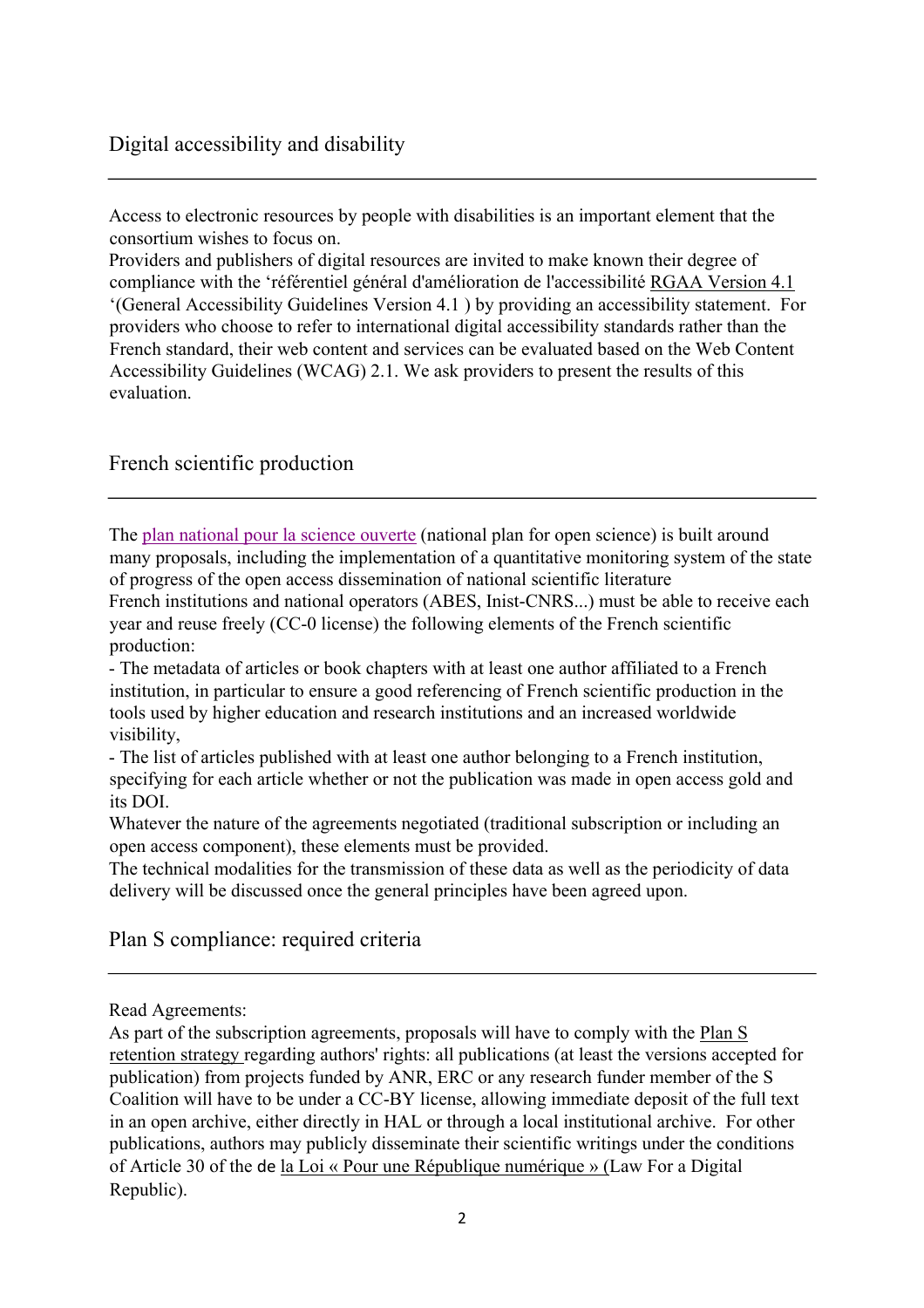Read and publish agreements:

Proposals for transformative agreements will have to fit within the criteria meeting Plan S, in particular:

- They will be temporary and valid for the duration of the contract. They cannot commit future contracts.
- They will aim for 100% open access French publications. The progressive release of French articles is not to be favored.
- The associated licenses will be CC-BY, allowing authors to keep their rights
- The costs and details of the transition will be transparent and public. The content of the contracts can be made freely available.
- The transition phase of the transformation cannot be at a cost higher than the subscription expenses for the (hybrid) journals of the initial perimeter (current contract). It must include a mechanism to control the evolution of the cost of publication and reading.

Data requested from academic journal publishers

Regardless of the nature of the agreement with Couperin.org, publishers must provide information each year to assess their publication activity and the share of French production, based on several parameters. The data requested are:

Overall publication activity:

- The total number of articles published by the supplier in the subscribed contents,
- The total number of articles published in access only by subscription,
- The total number of articles published in gold open access in hybrid journals,
- The total number of articles published in gold open access in fully open access journals, Publications related to the French Higher Education and Research:
- Publication activity: list of articles with at least one author affiliated with a French institution.

Data to be provided: DOI, title of the article, authors, title of the journal, ISSN, nature of the journal (subscription only, hybrid, pure open access), indication of the mode of publication of the article (OA, non-OA), associated license (copyright, Creative Common with indication of the license used)

- APC expenses: list of articles whose corresponding author is affiliated with a French institution for which an APC has been paid.

Data to be provided: DOI, amount paid before and after tax, contact information of the payer

- APC expenses broken down by institution of the French higher education and research Data to be provided: name of the institution, number of articles published, and annual amount of the expenditure.

The data collected will be used in part for the annual publication of French APC expenditures on the Open APC website, and to feed the French system for rapid and transparent monitoring of expenditures related to Article Processing Charges (APC)

Workflow tool for APCs

In the case of a transforming agreement, the characteristics of the tool for monitoring open access publications (submission of the request by the researcher, administrative validation, invoicing, access to reports, etc.) will have to be discussed and adapted to the French situation.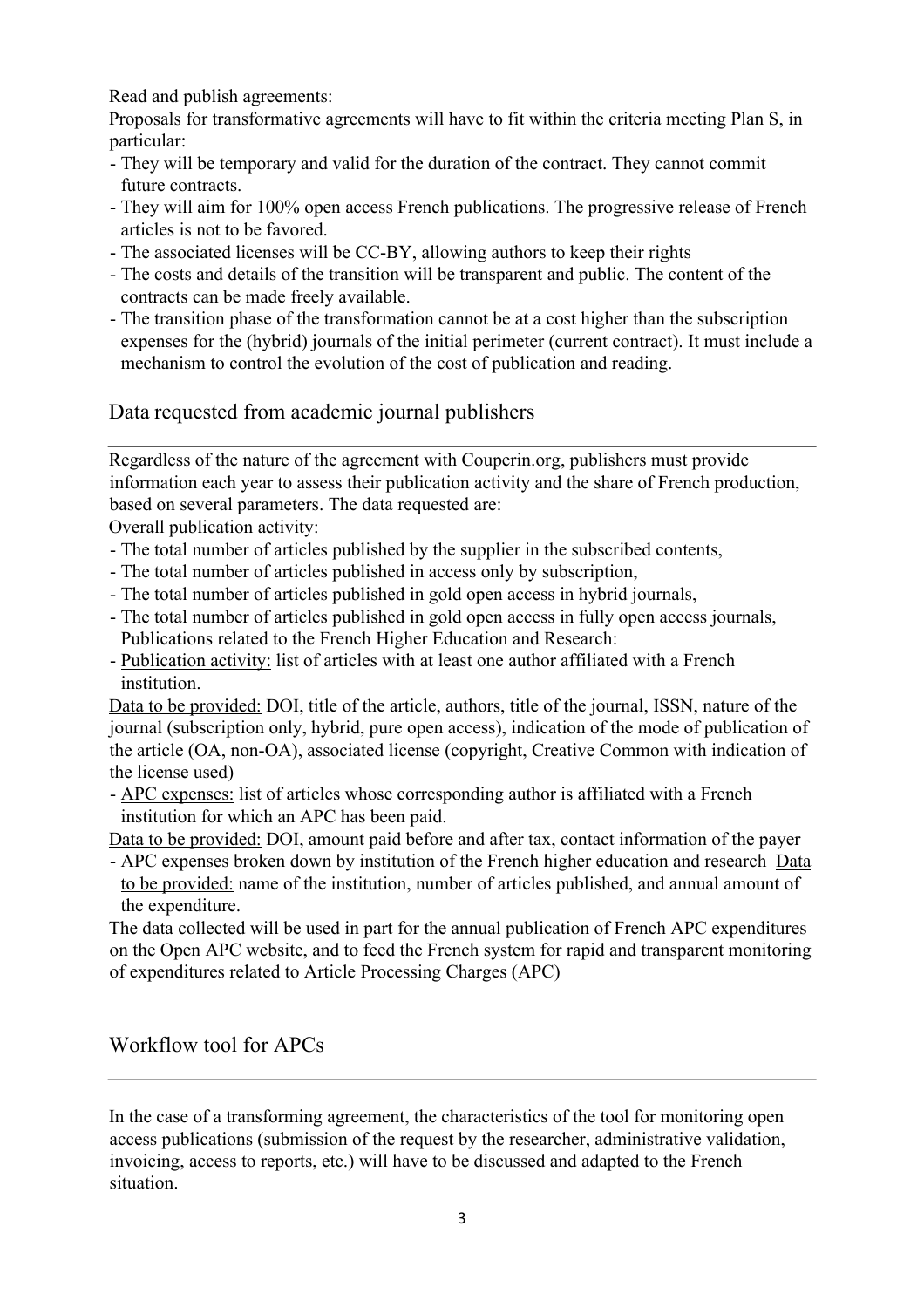Journals that offer only open access publication belong either to publishers for whom this is the exclusive model, or to traditional publishers who also offer subscription or hybrid journals.

These journals rely on various economic models:

- Payment of publication fees

The negotiation of publication fees (APC) can then be considered on the basis of different criteria. For example, the Couperin.org consortium may examine proposals with particular attention to the quality of the selection process (existence of a scientific committee, review process, type of license, etc.) and the associated business model (fee-for-service, flat rate, etc.).

- Subscribe to open

Model based on the maintenance of the amount of expenditure linked to subscriptions with a switch of the journal to an open access model at no cost to the authors and readers (other than the institutions providing the funding).

- Diamond or platinum

A model based on institutional support for publishers or platforms ensuring open access at no cost to authors and readers.

The consortium wishes to support and consider agreements with publishing initiatives and models that enable quality open publishing without hindrance to authors and based on a business or partnership model whose costs are justified and bearable.

Archives: access to the previously subscribed resources after unsubscribing

In order to enable the institutions which chooses to end its subscription to a given documentation to retain access to documentation published during their period of subscription, suppliers must state the terms and conditions guaranteeing this access.

The consortium now includes in the agreements signed with suppliers, **the possibility to have the data and metadata available for upload on the national archive platforms** which will be in charge of data storage of theses contents in the French territory, and of secured access management. Extended rights have to be granted and access management entrusted to the consortium or the designated operator, who will provide reports to suppliers. This last resort measure is meant to ensure sustainable data record in the French territory through a government (and therefore, sustainable) institution.

Depending on the case, an agreement may be signed between the publisher and Inist-CNRS for the PANIST platform, which manages the rights of former subscribers, or any other platform that may replace it.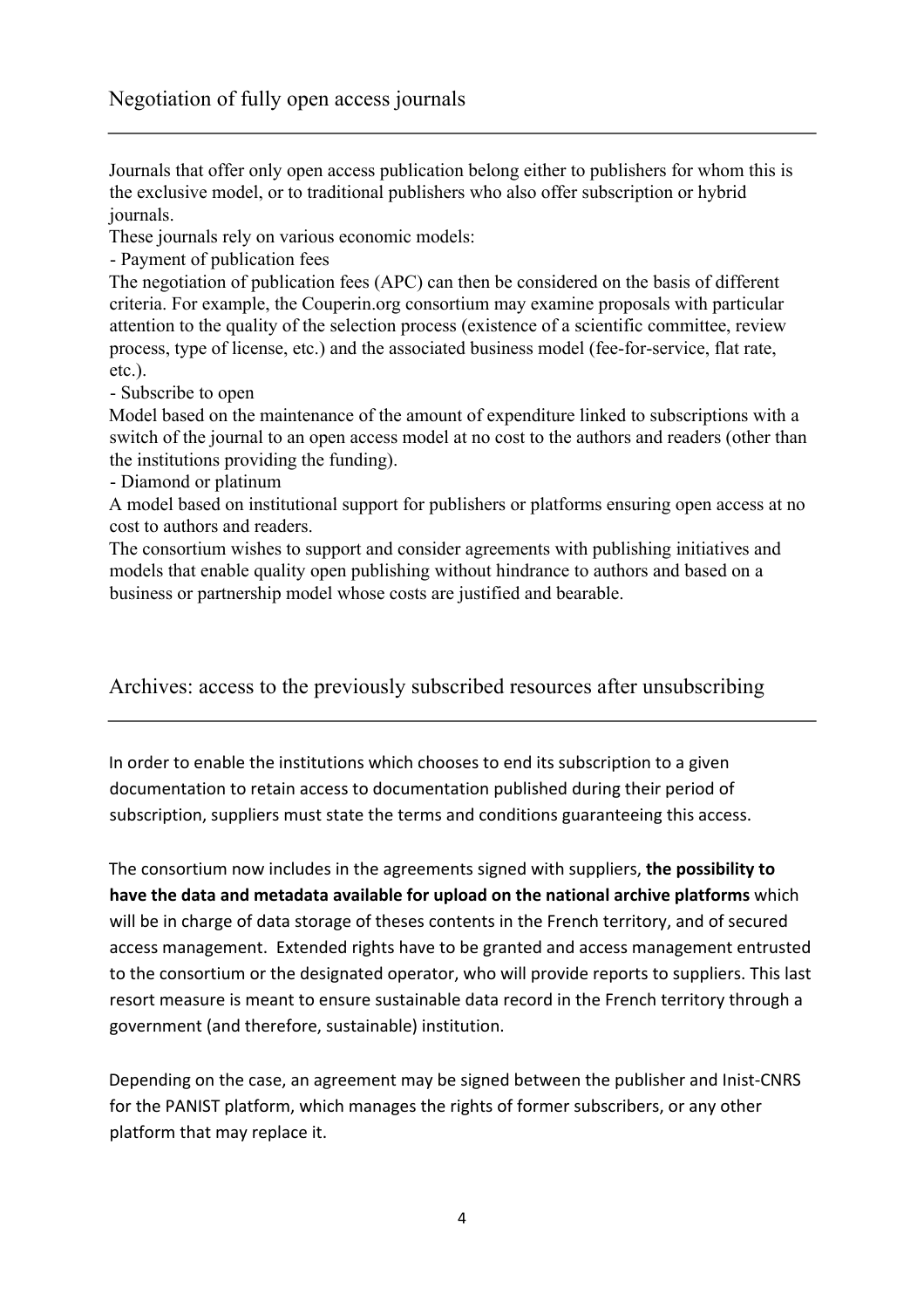# Open access

We draw the publishers' attention to the fact that, in compliance with article 30 of the law of 7 October 2016 for a Digital Republic "French Digital Law" and in compliance with article L. 533-4.-I of the Code of Research, the authors of scientific papers that have been granted at least 50% public funding are authorized to submit the final version of their research publications to the open archiving warehouse of the institutions within 6 months after publication for science and technology and within 12 months for humanities and social sciences. This obligation is consistent with the requirements of the ANR and all Coalition S funders.

# Multi-campus institutions and experimental organizations

Some institutions operate on several campuses that can be quite distant from one another. They are part of a single homogeneous administrative structure with a global management system and they must be considered as a single entity.

The number of students and faculty is identified and reported at institution level. Consequently, the access to resources is available to the community as a whole, whatever the location of the people concerned by the offer. Each subscribing institution shall declare the number of students and people on its staff.

Multi-campus institutions should not be charged with higher subscription prices based on having several locations; the prices on offer only and exclusively take into account the number of students and people on the payroll. The prices cannot and must not depend on the number of campuses that are part of an institution. Should any financial proposition fail to comply with this principle, it will be not be approved by the consortium.

# **Statistics**

http://www.couperin.org/relations-editeurs/counter-pour-les-editeurs

Inter-library loans (ILL)

The Couperin.org consortium collects and centralizes usage data for online resources by higher education and research institutions (ESR) in a national repository, ezMESURE, to provide access to a dynamic cartography-type visualization and national, regional, and institution specific indicators.

Suppliers commit themselves to deliver monthly or at least annually detailed statistical report on the use of each resource, in compliance with the COUNTER 5 requirements.

These COUNTER 5 reports will be provided in a spreadsheet-readable format (.csv or .xls files) as well as in .json format, and made accessible through a REST query interface (API) as described in the associated SUSHI protocol.

Moreover, a consortium access will be granted to Couperin.org in order to facilitate access to the detailed information per institution and to the overall Consortium amounts.

For each resource, the providers commit to provide the Couperin.org consortium with the complete usage traces (raw logs) generated by the use of each of the subscribers with rights. All information is available on the official website www.projectcounter.org and on the Couperin website http://www.couperin.org/groupes-de-travail-et-projets-deap/statistiquesdusage/counter Additional relevant information is available to the non-compliant publishers: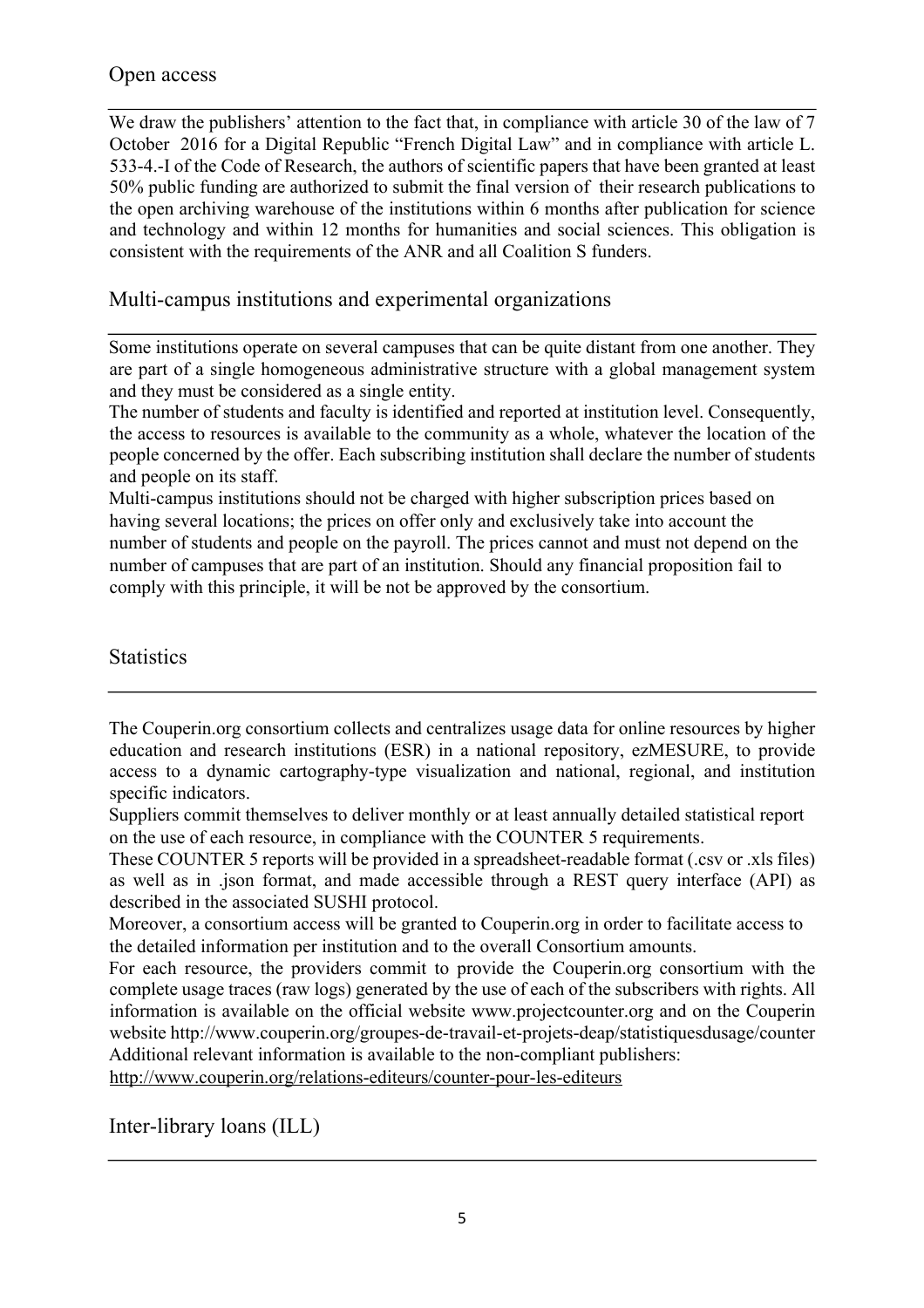Suppliers authorize the use of licensed resource s in order to meet inter-library loans needs provided the use remains strictly limited to Higher Education and Research institutions**.**  Suppliers are requested to provide the negotiator(s) with detailed information on the type of loan allowed (electronic loan, printed version…).

For e-books, the suppliers will indicate the conditions for delivering part or all of the document to a third-party library user unless they do not hold these rights, in which case they will facilitate the evolution of the service delivered in collaboration with the rights' holders.

In general, we ask content providers to validate the principle of electronic delivery of documents at least between libraries allowing quick and easy transmissions in relation to the digital nature of the medium.

#### Reporting in referencing tools

French subscribing institutions should be able to integrate metadata for items subscribed to each year into their local catalog or discovery tool. Structured, open and documented metadata (e.g., in XML) should be available for integration into all union catalogs (e.g., SUDOC and WorldCat) and the national knowledge base BACON. The metadata will be placed under the Etalab open/open license.

The publisher agrees to make the necessary computer developments so that its resource can be integrated and agrees to provide all necessary technical information at no cost. This information will be made public on the Couperin.org website. In particular, publishers are invited to comply with the KBART recommendation (in line with the Knowledge Base And Related Tools recommendation) and to provide updated content description files for the negotiated resources.

#### Scienceplus

For the resources chosen as priorities by the consortium, the integration of the metadata of the articles and/or chapters can be delivered to the Abes for integration in the scienceplus.abes.fr database

According to the needs defined by the consortium, the delivery can include either all the metadata of the resource, for reuse in any type of documentary tool (discovery tool, institutional portal of open archives...), or only a part of it, such as, for example, the publications having at least one author affiliated to an institution of the Higher Education and Research (ESR).

The publisher / supplier undertakes to deliver to the Abes the metadata corresponding to the articles / chapters of the database, in a format chosen by mutual agreement between the parties. The metadata must include all the bibliographic information available on the publisher's platform, including available identifiers, information on the affiliation of the authors, and on the terms of access (free access / under embargo / paying).

The Abes teams remain at the disposal of the Couperin negotiators to work together on the delivery and processing of metadata.

## Similarity search software (anti-plagiarism)

As part of this policy of scientific integrity, many institutions want, or have acquired, similarity software to detect plagiarism in publications, dissertations, thesis, and student work.

It is in the interest of both publishers and institutions that similarity search software not only harvests open access resources, but also makes agreements with publishers to harvest their subscription resources in a way that respects copyright.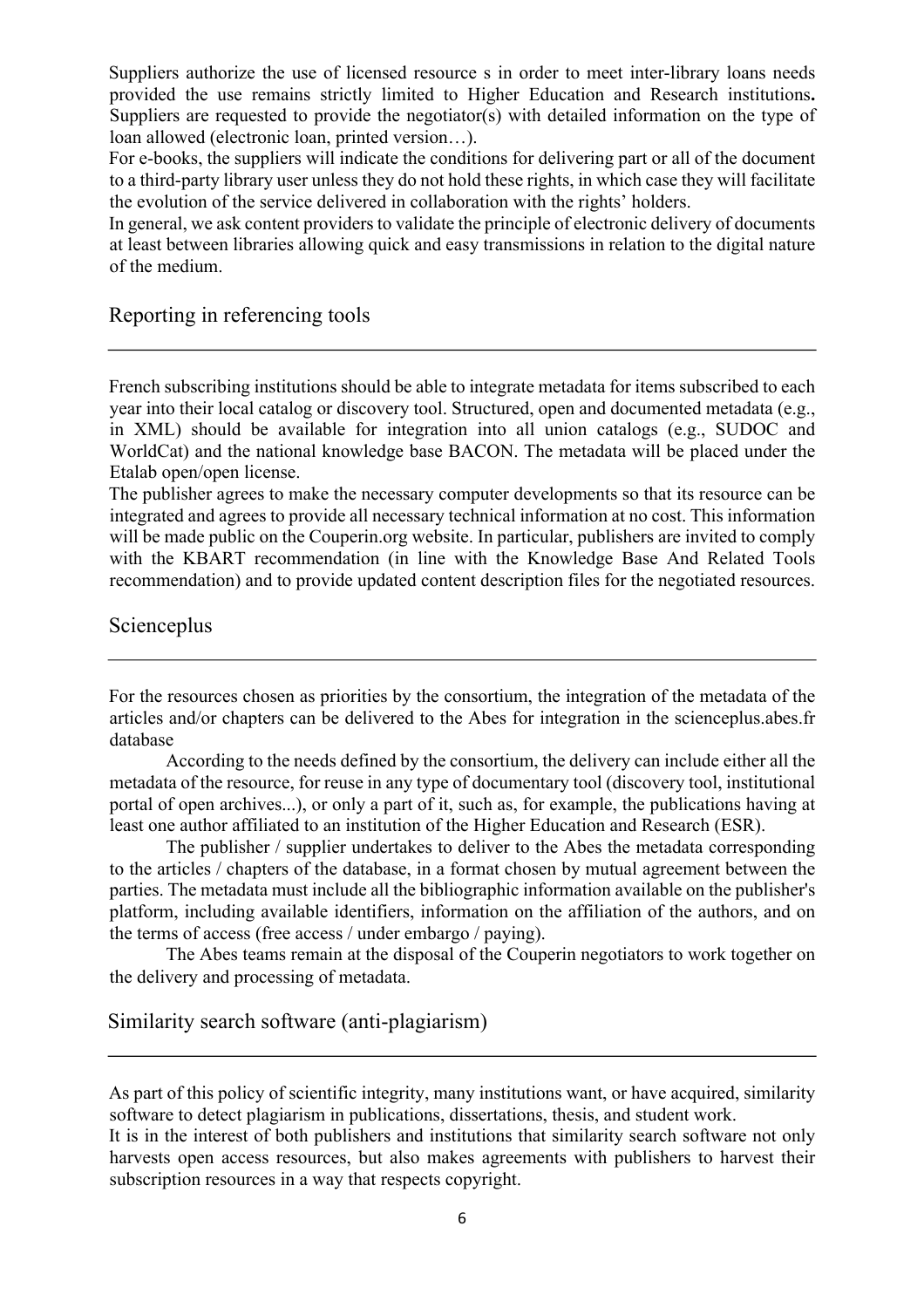We therefore ask the providers to indicate with which similarity software agreements have been made as well as their willingness to make agreements with other software publishers, especially those under French or European law.

The list of software accepted by the supplier and, if applicable, the acceptance to extend this agreement to other producers will be mentioned in the letter of agreement.

## Technical access

The provider commits to provide accesses intended to verify the adequacy of the resources provided to the terms of the agreement, to develop, if necessary, dedicated services for the right holders and to inform the right holders about their accesses and rights. These accesses will be exclusively reserved for Couperin.org personnel in charge of services, foresight and negotiations, as well as for those of the Agence bibliographique de l'Enseignement Supérieur (ABES) in charge of purchases and reporting services associated with purchases, for Inist-CNRS agents in charge of implementing archiving and permanent accesses, or for any other institution in charge of 'pooling of orders' (groupement de commandes).

Circulation of the offers: contents description and pricing model

In order to enable the circulation of offers among the members of the Couperin.org consortium, publishers must give the following information, both to the DND and the negotiator:

Amounts currently charged and cost proposals:

- For each resource:
- A table of orders placed during the current year (2021), presented in the format of the DND model. The submission of this table is a prerequisite for initiating negotiations for 2022, and should include a list of current orders or obligations (whether charged or not) for all members of the consortium.
- A precise and comprehensive description of the content and the proposed cost model. In case of renewal, any change must be specified, whether that be a change in the number of titles, cost bracket, cost, or the conditions for degressive prices.
- The supplier must *at the very least* provide a cost proposal based on an outline of institutions for the current year (2021). This can be completed with proposals for any additional institutions. The proposal must include the cost for each institution, except when the allocation of costs between members falls under an internal consortium model.
- The negotiator will be routinely informed of any individual cost estimates which arise once an offer has been made by Couperin.org. The proposed costs for each institution must be in line with the offer confirmed in the letter of agreement.

**N.B.: If a supplier were to make a member of the consortium a better offer than the one previously agreed by the consortium ("direct" renegotiation), the conditions of this new offer would have to be automatically extended to the other members.** 

Specific cases must be negotiated via the negotiator, not directly with the institution itself. Open access, hybrid titles, and the existence of transitional agreements: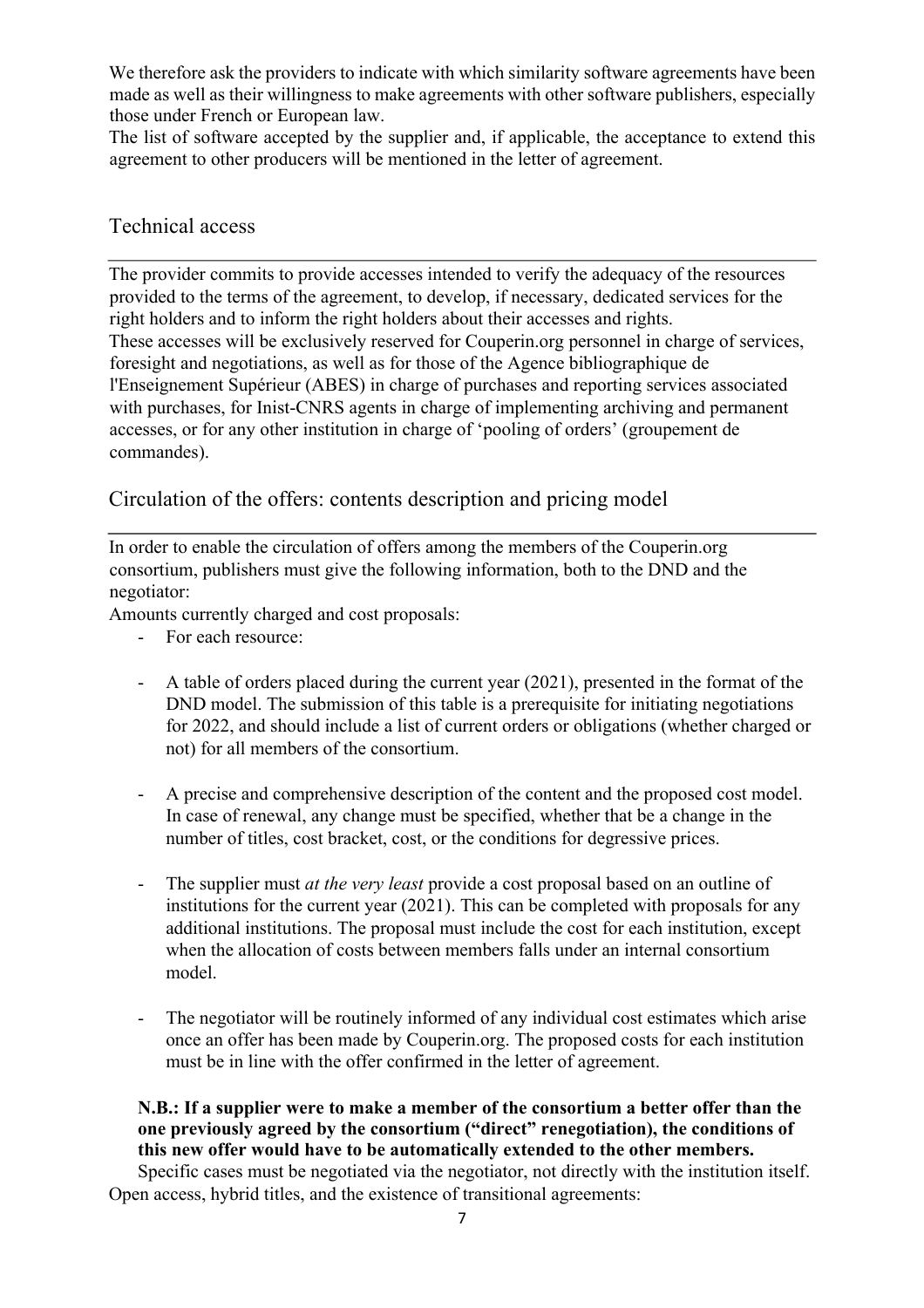Where necessary, the content description should include information on the percentage of content subject to payment (publications subject to a paywall), the percentage of freely accessible publications (pay as you go, publications which are out of copyright), and the percentage of content which falls under the scope of transitional agreements signed abroad.

# Standard-license

Providing a license is mandatory. We draw the publishers' attention to the fact that, in compliance with act nº 94-665 dated August  $4<sup>th</sup>$  1994 dealing with the use of the French language in French administrations, the institutions' accountant officers can require a license written in French before authorizing the payment of invoices.

In order to avoid any payment problems, suppliers are requested to provide a license in

French. If it cannot be obtained in French, it must be accompanied by an indicative translation into French (at the supplier's expense).

Similarly, should parties fail to find an amicable solution to any dispute or litigation (as per the Public Procurement Code regulating the agreements and contracts between French public institutions and private sector providers), the latter shall fall within the jurisdiction of the Administrative Court of the subscriber and be solved according to the law and regulations applicable in France. If a license bears mention to a foreign Court, the legal departments of the institutions are entitled to reject it.

From now on and upon request of the negotiators, contract documents may be checked by a specialized expert legal service after approval of the department of documentary negotiations (DND) officer.

Letter of agreement

For all the deals which do not involve order groupings, a formal letter of agreement will be signed by Couperin.org and the supplier. This document will formalize the supplier's commitment and define the scope of the offer, the authorized users, the documents-related rights, the terms and conditions and the duration of the agreement… This document will serve as a reference framework in case of litigation and for future deals and will also provide a valuable objective and common tool for negotiators. It must be signed by the negotiator and by a representative of the publisher and appended to the commercial offer and the license.

These documents are a pre-requisite to the circulation of offers among members.

Public access to documents (included in the negotiations)

Couperin.org implements both the relevant European and French rules on the freedom of information in subscribing public institutions and the provisions of the Code of relationships between the public sector and the administration. Only the data concerning the exceptions duly mentioned in the French regulations in force shall be considered as confidential (damage to the financial interests of the holder and business secrecy).

Hence, confidentiality clauses will be excluded both from the contracts and from the agreements.

By agreeing to a consortial negotiation, the vendor agrees to provide the consortium with a list of Couperin.org member institutions and the amounts invoiced.